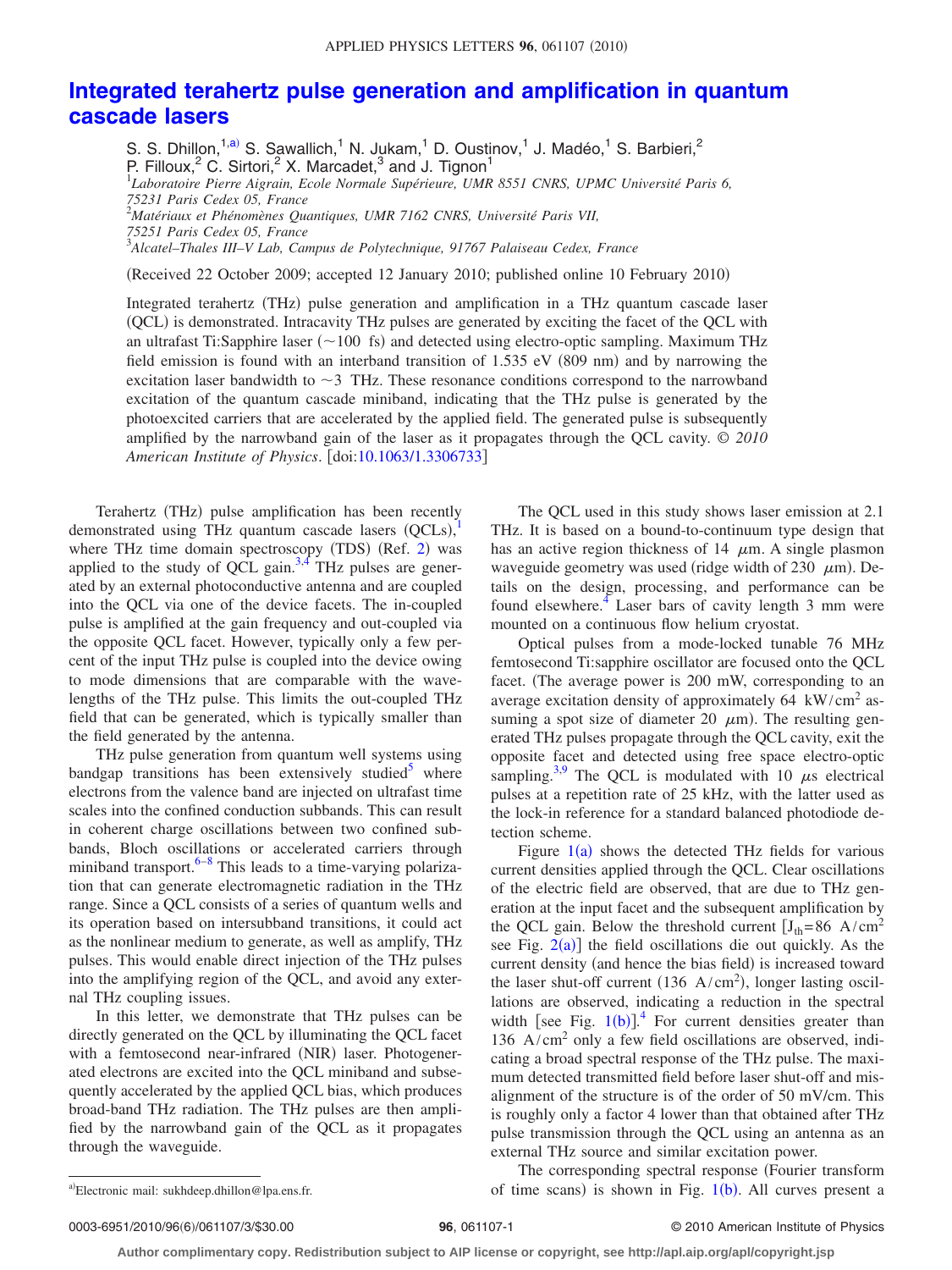<span id="page-1-0"></span>

FIG. 1. (Color online) (a) Transmitted electric fields of the 2.1 THz QCL for various current densities, from below laser threshold  $(79 \text{ A/cm}^2)$  to beyond laser shut-off  $(169 \text{ A/cm}^2)$ . (b) Corresponding spectral response (Fourier transform of the fields). Curves offset for clarity.

broad spectral feature and, for current densities below the shut-off value, a peak centered on the frequency of the THz QCL laser emission (2.1 THz). The peak corresponds to the amplification of the pulse THz generated at the QCL facet as it propagates through the waveguide. The broad spectral response observed for current densities greater than the shutoff current is representative of the THz generated at the QCL facet *without* amplification and is further discussed below.

Figure  $2(a)$  $2(a)$  shows the voltage-current density (V-J) with and without NIR excitation of the QCL facet. The light output-current density (L-J) without excitation is also shown, measured using a pyroelectric detector. For a given voltage, an increase in the measured current density is observed with the NIR excitation indicating the generation of carriers into

<span id="page-1-1"></span>

FIG. 2. (Color online) (Color online) (a) V-J curves of the 2.1 THz laser at 4.2 K with and without NIR facet excitation. The L-J is also shown without the excitation. (b) Spectral amplitude as a function of current density at the laser frequency (2.1 THz, filled squares) and at 1.25 THz (empty squares). The inset shows the calculated gain spectrum. (c) The filled triangles curve, shows the amplitude difference between the spectral amplitudes at 2.1 and 1.25 THz. For comparison, the peak gain as a function of current density measured using an external photoconductive antenna is shown.

<span id="page-1-2"></span>

FIG. 3. (Color online) Spectral amplitude at 2.1 THz as a function of photon excitation energy of the facet excitation (laser average power is kept constant at 200 mW). A resonance is observed at a photon energy of 1.535 eV  $(\lambda = 808 \text{ nm})$ . Inset shows the spectral amplitude as a function of the linewidth of the NIR facet excitation.

the conduction band of the QCL. In the L-J curve, laser threshold occurs at 86  $A/cm<sup>2</sup>$  with maximum output power at 111 A/cm2 and laser action totally ceasing at 136 A/cm<sup>[2](#page-1-1)</sup>. Figure  $2(b)$  shows, as a function of current density, the spectral amplitude of the peak at 2.1 THz (filled squares) increasing rapidly as the structure aligns  $($ >60 A/cm<sup>2</sup> $)$ . At laser threshold, there is a sharp change in the slope and the amplitude increases linearly at a smaller rate. Laser action clamps the gain and hence should fix the pulse amplification but no clamping of the amplitude is observed in Fig.  $2(b)$  $2(b)$ . This can be understood by considering the amplitude variation (for example) at 1.25 THz (empty squares), where there is no gain or absorption in the spectra as shown in Ref. [4.](#page-2-3) The spectral amplitude at 1.25 THz increases with current due to the increased field across the device, i.e., THz pulse generation at the facet becomes more efficient with applied bias. Therefore the unclamped behavior for 2.1 THz is a result of the increased THz generation with applied bias. Indeed, by plotting the difference in spectral amplitudes between 2.1 and 1.25 THz, we obtain the curve shown in Fig.  $2(c)$  $2(c)$  [A(2.1 THz)–A(1.25 THz), filled triangles] showing gain clamping at a current density of  $\sim$ 100 A/cm<sup>2</sup>. The response is similar to the gain measured using externally generated pulses from a photoconductive antenna (empty circles). $\frac{4}{1}$  $\frac{4}{1}$  $\frac{4}{1}$  Using the spectral amplitude at 1.25 THz as a calibration factor, the spectral gain at 2.1 THz can also be estimated from the facet excitation scheme and is shown in the inset of Fig.  $2(b)$  $2(b)$ . A gain maximum of 10 cm<sup>-1</sup> is measured at 2.1 THz, in agreement with the clamped gain in Fig.  $2(c)$  $2(c)$  [11 cm<sup>-1</sup>, empty circles]. (A disadvantage of this method compared to previous gain studies<sup>3,[4](#page-2-3)</sup> is that it does not use a reference at zero volts but a scan at a low applied field in the absence of amplification). A point to note is that, in Fig.  $2(c)$  $2(c)$ , the clamping current density between the two curves is slightly different; 99  $A/cm<sup>2</sup>$  for the facet generation instead of 89  $A/cm<sup>2</sup>$  for the gain measurement. This indicates a small increase in the total THz losses due to the photoexcited carriers from 7.3 cm<sup>-1</sup> (waveguide and mirror losses of 4 and 3.3 cm<sup>-1</sup>, respectively) to 8.1 cm<sup>-1</sup> with the femtosecond excitation. The optical excitation appears to only increase the losses slightly, possibly a result of a strong absorption of the former within a few microns of the QCL surface.

Figure [3](#page-1-2) shows the spectral amplitude at 2.1 THz as a

**Author complimentary copy. Redistribution subject to AIP license or copyright, see http://apl.aip.org/apl/copyright.jsp**